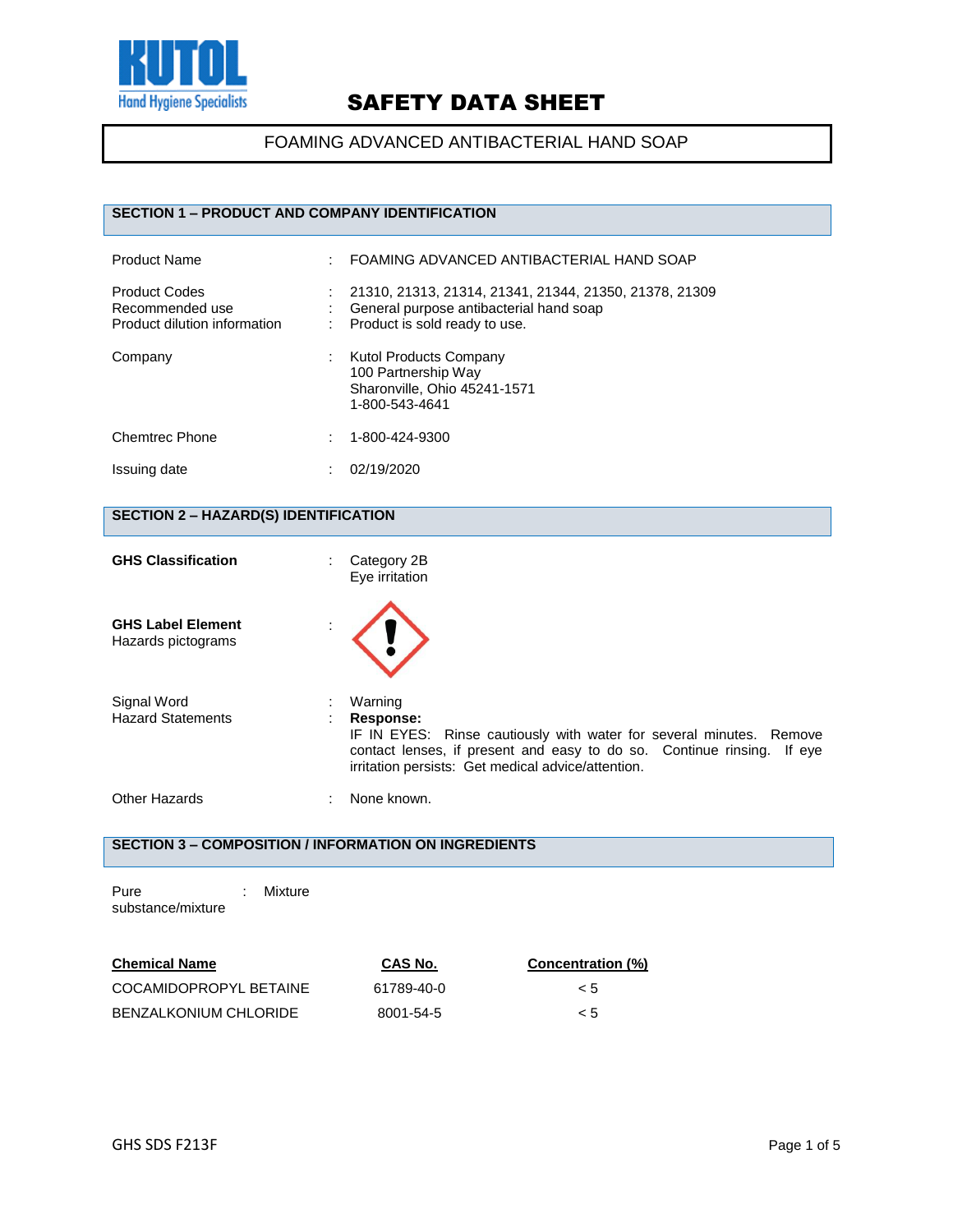

### FOAMING ADVANCED ANTIBACTERIAL HAND SOAP

#### **SECTION 4 – FIRST AID MEASURES**

| In case of eye<br>contact<br>In case of skin<br>contact | Flush eyes under eyelids with plenty of cool water for at least 15 minutes. If irritation<br>persists, seek medical/advice attention.<br>: If irritation persists, wash with water. |
|---------------------------------------------------------|-------------------------------------------------------------------------------------------------------------------------------------------------------------------------------------|
| If ingested                                             | Contact a physician or Poison Control Center immediately. Do not induce vomiting never<br>give anything by mouth to an unconscious person.                                          |
| If inhaled                                              | Get medical attention if symptoms occur.                                                                                                                                            |
| Protection of first-<br>aiders                          | No special precautions are necessary.                                                                                                                                               |
| Notes to<br>physicians                                  | Treat symptomatically.                                                                                                                                                              |

## **SECTION 5 – FIRE-FIGHTING MEASURES**

| Suitable extinguishing media                      | Use extinguishing measures that are appropriate to local circumstances and<br>the surrounding environment.                                                                          |
|---------------------------------------------------|-------------------------------------------------------------------------------------------------------------------------------------------------------------------------------------|
| Unsuitable extinguishing media                    | None known.                                                                                                                                                                         |
| Specific hazards during<br>firefighting           | No flammable or combustible.                                                                                                                                                        |
| Hazardous combustions<br>products                 | Carbon oxides                                                                                                                                                                       |
| Special protective equipment<br>for fire-fighters | Use personal protective equipment.                                                                                                                                                  |
| Specific extinguishing methods                    | Fire residues and contaminated fire extinguishing water must be disposed of<br>in accordance with local regulations. In the event of fire and/or explosion do<br>not breathe fumes. |

### **SECTION 6 – ACCIDENTAL RELEASE MEASURES**

| Personal precautions<br>Environmental precautions | No special measures required.<br>Avoid contact of large amounts of spilled material runoff with soil and<br>surface waterways. |
|---------------------------------------------------|--------------------------------------------------------------------------------------------------------------------------------|
| Methods of cleaning up                            | Absorb with inert material. Use a water rinse for final clean-up.                                                              |

#### **SECTION 7 – HANDLING AND STORAGE**

| Handling | Wash hands after handling.                                    |
|----------|---------------------------------------------------------------|
| Storage  | Keep out of reach of children. Keep container tightly closed. |
|          | Store between 32 to 122 degrees F.                            |

### **SECTION 8 – EXPOSURE CONTROLS / PERSONAL PROTECTION**

| Engineering measures | Good general ventilation should be sufficient to control workers exposure to<br>airborne contamination. |
|----------------------|---------------------------------------------------------------------------------------------------------|
| Personal protection  |                                                                                                         |
| Eyes                 | Eye protection should be used when splashing may occur.                                                 |
| Hands                | : No protective equipment is needed under normal use.                                                   |
|                      |                                                                                                         |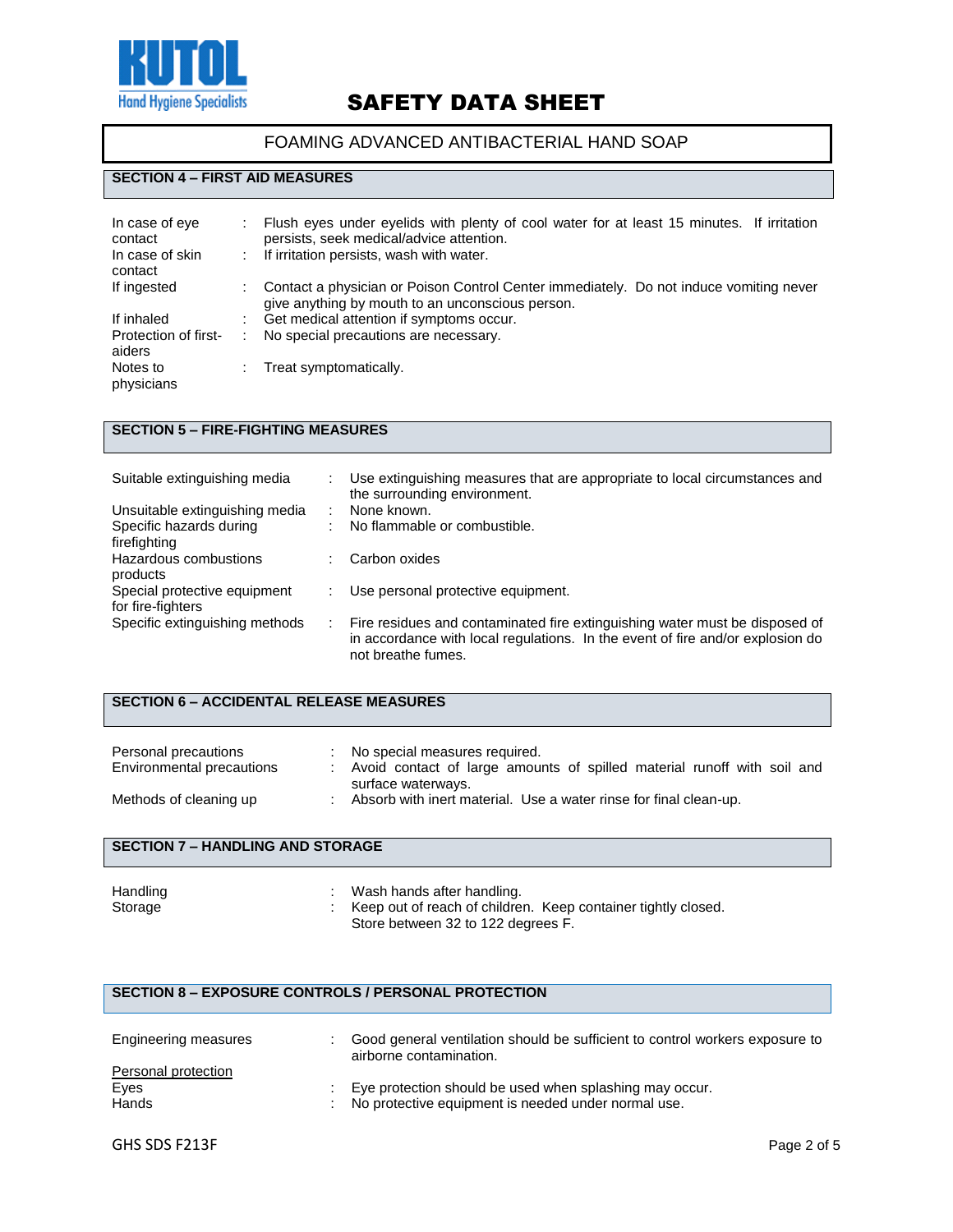

## FOAMING ADVANCED ANTIBACTERIAL HAND SOAP

| Skin<br>Respiratory | No protective equipment is needed under normal use.<br>No protective equipment is needed under normal use. |
|---------------------|------------------------------------------------------------------------------------------------------------|
|                     |                                                                                                            |

## **SECTION 9 – PHYSICAL AND CHEMICAL PROPERTIES**

| Appearance: Water thin amber liquid          | Upper/lower flammability limits: N/A  |
|----------------------------------------------|---------------------------------------|
| Odor: Spicy floral fragrance                 | Vapor pressure: N/A                   |
| Odor Threshold: No data available            | Vapor density: N/A                    |
| ph: 7.5 typical                              | Relative density: No data available.  |
| Melting point/freezing point: N/A            | Solubility (ies): No data available.  |
| Initial boiling and boiling range: N/A       | Partition coefficient: n-octanol/wate |
| Flash point: N/A                             | Auto ignition temperature: N/A        |
| Evaporation rate: <1                         | Decomposition temperature: No dat     |
| Flammability (solid, gas): No data available | Viscosity: N/A                        |
|                                              |                                       |

Upper/lower flammability limits: N/A Vapor pressure: N/A Vapor density: N/A Partition coefficient: n-octanol/water: No data available. Auto ignition temperature: N/A Decomposition temperature: No data available.

## **SECTION 10 – STABILITY AND REACTIVITY**

| Stability                | : The product is stable under normal conditions.               |
|--------------------------|----------------------------------------------------------------|
| Possibility of hazardous | No dangerous reaction is known under conditions of normal use. |
| reactions                |                                                                |
| Conditions to avoid      | None known.                                                    |
| Incompatible materials   | None known.                                                    |
| Hazardous decomposition  | Carbon oxides                                                  |
| products                 |                                                                |

### **SECTION 11 – TOXICOLOGICAL INFORMATION**

| exposure                              | Information on likely routines of : lnhalation, eye contact, skin contact. |
|---------------------------------------|----------------------------------------------------------------------------|
| <b>Potential Health Effects</b>       |                                                                            |
| Eyes                                  | Cause of irritation.                                                       |
| <b>Skin</b>                           | Health injuries are not known or expected under normal use.                |
| Ingestion                             | Health injuries are not known or expected under normal use.                |
| Inhalation                            | Health injuries are not known or expected under normal use.                |
| Chronic exposure                      | Health injuries are not known or expected under normal use.                |
| <b>Experience with Human Exposure</b> |                                                                            |
| Eye contact                           | Redness, irritation.                                                       |
| Skin contact                          | No symptoms known or expected.                                             |
| Ingestion                             | No symptoms known or expected.                                             |
| Inhalation                            | No symptoms known or expected.                                             |
| <b>Toxicity</b>                       |                                                                            |
| Acute oral toxicity                   | Acute toxicity estimate: $>5,000$ mg/kg                                    |
| Acute inhalation toxicity             | No data available                                                          |
| Acute dermal toxicity                 | $\therefore$ Acute toxicity estimate: >5,000 mg/kg                         |
| Skin corrosion/irritation             | : No data available                                                        |
| Serious eye damage/eye<br>irritation  | Mild eye irritation.                                                       |
| Respiratory or skin<br>sensitization  | No data available.                                                         |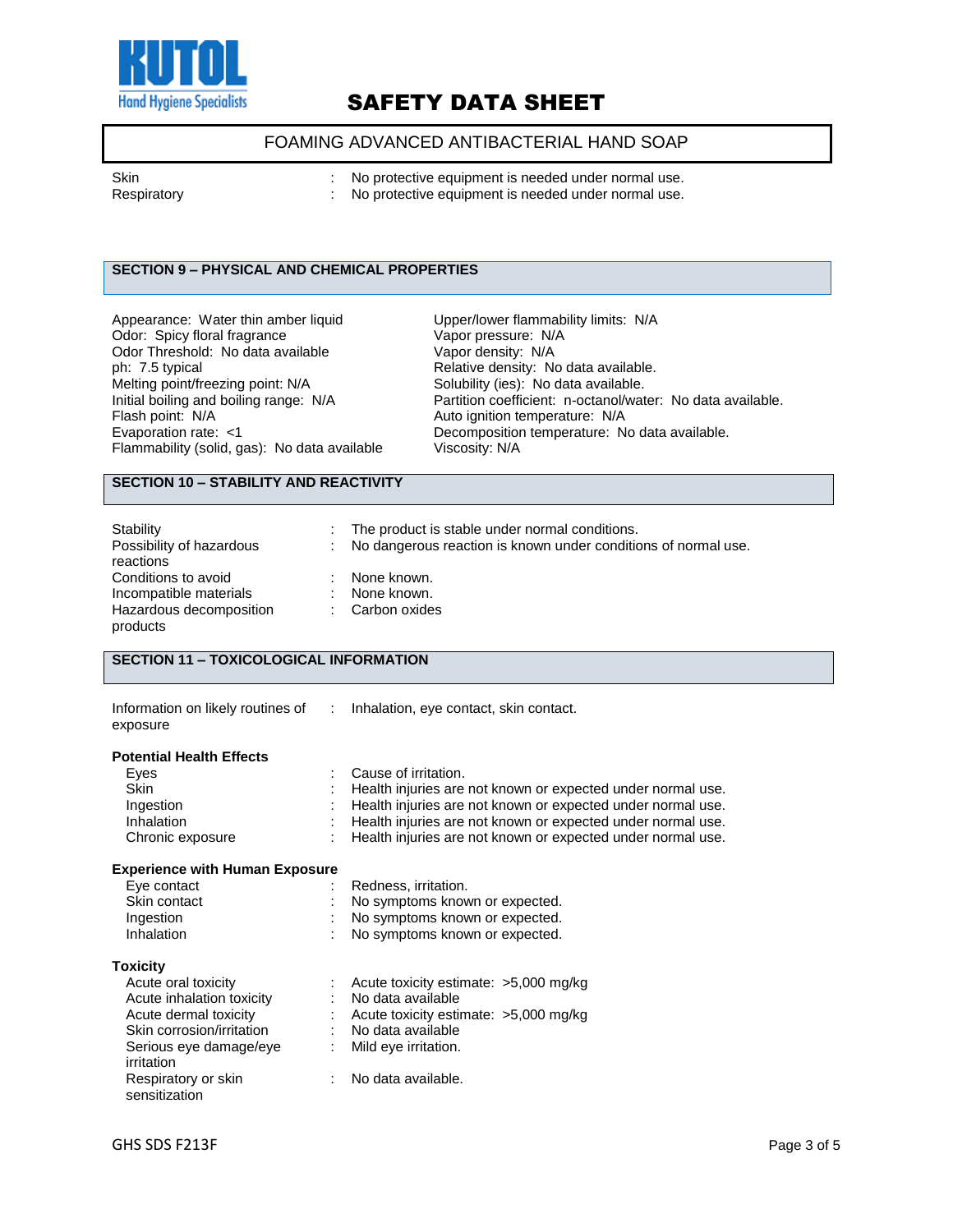

## FOAMING ADVANCED ANTIBACTERIAL HAND SOAP

| Carcinogenicity                             |                                                                                                                                                                                                                                                                                                      |  |  |  |  |
|---------------------------------------------|------------------------------------------------------------------------------------------------------------------------------------------------------------------------------------------------------------------------------------------------------------------------------------------------------|--|--|--|--|
| <b>IARC</b>                                 | No component of this product present at levels greater than or equal to 0.1%<br>is identified as a probable, possible or confirmed human carcinogen by<br>IARC.                                                                                                                                      |  |  |  |  |
| <b>OSHA</b>                                 | No ingredient of this product presents at levels greater than or equal to 0.1%<br>is identified as a carcinogen or potential carcinogen by OSHA.                                                                                                                                                     |  |  |  |  |
| <b>NTP</b>                                  | No ingredient of this product present at levels greater than or equal to 0.1%<br>is identified as a known or anticipated carcinogen by NTP.                                                                                                                                                          |  |  |  |  |
| <b>SECTION 12 - ECOLOGICAL INFORMATION</b>  |                                                                                                                                                                                                                                                                                                      |  |  |  |  |
| <b>Ecological Tests</b>                     | Data is not available.                                                                                                                                                                                                                                                                               |  |  |  |  |
| Environmental Impact                        | The product ingredients are expected to be safe for the environment at the<br>concentrations predicted under normal use and accidental spill scenarios.<br>Packaging components are compatible with the conventional solid waste<br>management practices.                                            |  |  |  |  |
| <b>SECTION 13 - DISPOSAL CONSIDERATIONS</b> |                                                                                                                                                                                                                                                                                                      |  |  |  |  |
| Disposal methods                            | The product should not be allowed to enter drains, water courses or the soil.<br>When possible recycling is preferred to disposal or incineration. If recycling<br>is not practicable, dispose of in compliance with local regulations. Dispose<br>of wastes in an approved waste disposal facility. |  |  |  |  |
| Disposal considerations                     | Dispose of as unused product. Empty containers should be taken to an<br>approved waste handling site for recycling or disposal. Do not reuse empty<br>containers.                                                                                                                                    |  |  |  |  |

### **SECTION 14 – TRANSPORT INFORMATION**

Certain shipping modes or package sizes may have exceptions from the transport regulations. The classification provided may not reflect those exceptions and may not apply to all shipping modes or package sizes. The shipper / consignor / sender are responsible to ensure that the packaging, labeling, and markings are in compliance with the selected mode of transport.

| <b>Shipment</b> | <b>Identification Number</b> | <b>Proper Shipping Name</b> | <b>Hazardous</b><br><b>Classification</b> | <b>Packaging Group</b> |
|-----------------|------------------------------|-----------------------------|-------------------------------------------|------------------------|
| US DOT          | Not dangerous goods          | N/A                         | N/A                                       | None                   |
| IATA (Air)      | Not dangerous goods          | N/A                         | N/A                                       | None                   |
| IMDG (Vessel)   | Not dangerous goods          | N/A                         | N/A                                       | None                   |

## **SECTION 15 – REGULATORY INFORMATION**

#### **U.S. Federal Regulations**